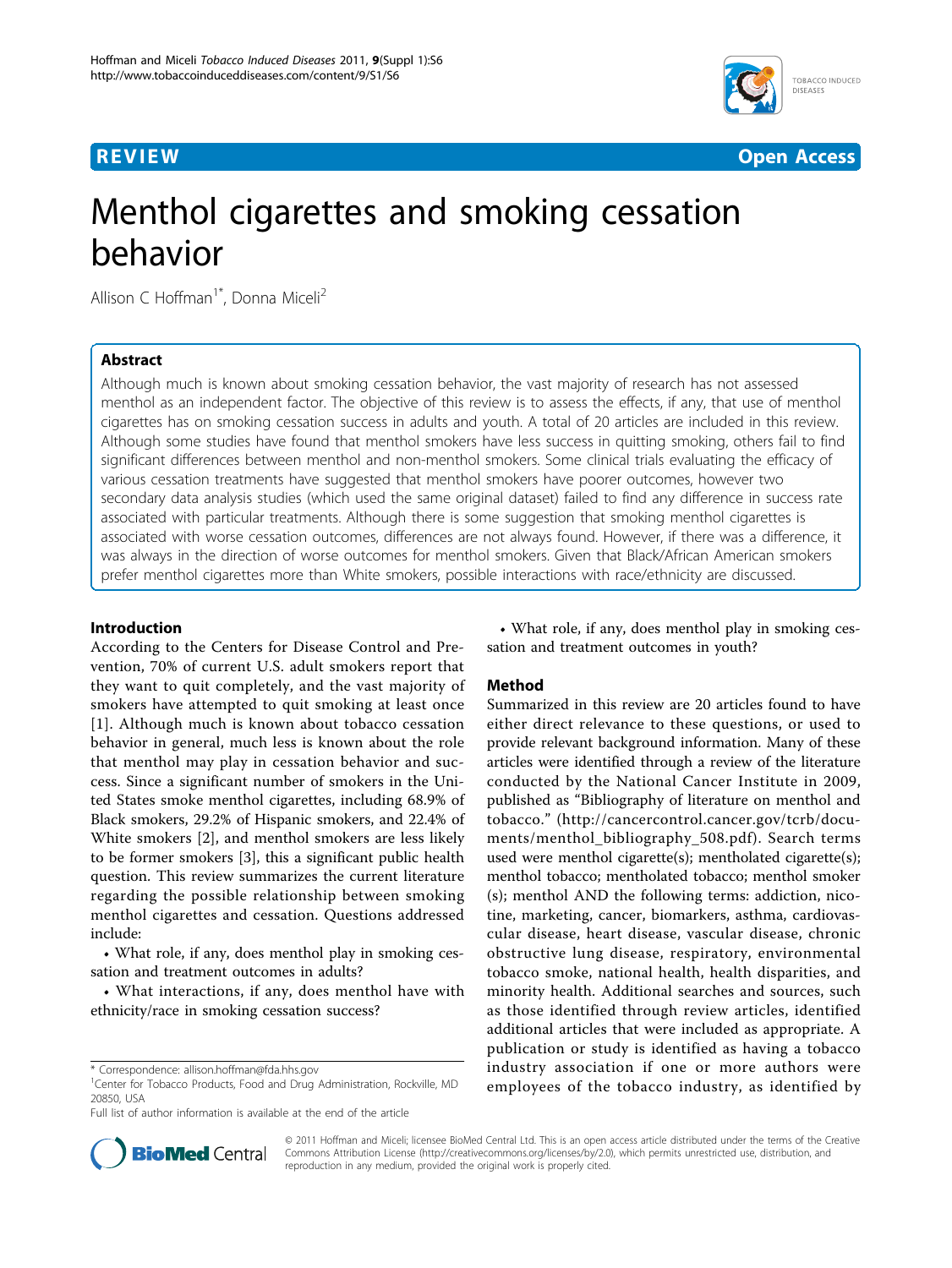author affiliation on the publication, however there are no such studies cited in this paper.

Of those articles that are in the NCI Bibliography but were not included, most were not directly relevant to this topic (e.g., they studied menthol as a chemical independent from tobacco smoke exposure, did not evaluate menthol as a separate variable). Some of those articles, however, were used to provide background information. Animal or in vitro research was included only to help explain human findings. Although a few review articles were used to make general statements and/or provide background information, most were not included in deference to original sources. Published abstracts were not included out of concern that, due to the lack of details, those studies could not adequately be assessed.

### Results

#### Menthol and smoking cessation among adults

Five studies assessed smoking patterns in adult menthol smokers, particularly Black/African American smokers and whether smoking menthol cigarettes altered the likelihood of successful quitting. There were many studies that compared cessation success among Black/African American smokers and White smokers, but did not evaluate the independent effect of menthol cigarette use. Therefore, although menthol may have been postulated as a potential factor influencing success, these studies are not included in this review.

Hyland et al [[4\]](#page-4-0) analyzed the Community Intervention Trial for Smoking Cessation (COMMIT) dataset to assess whether use of menthol cigarettes was associated with quitting. This large-scale telephone survey was first completed in 1988, with a follow up (re-interview) in 1993. No association between smoking menthol cigarettes and quitting success was found.

Muscat et al [[5\]](#page-4-0) found similar results in a cross-sectional analysis of case-control data from a study conducted on more than 19,000 current and former cigarette smokers. The purpose of the study was to determine if the menthol cigarettes were associated with the frequency of smoking and with quitting, and whether cigarette mentholation explains racial differ- $\hat{A}$ -ences in these two smoking behaviors. The authors concluded that the likelihood of cessation was not associated with the preference for menthol cigarettes.

In an effort to better understand the smoking patterns and cessation experiences of Black/African American smokers, Okuyemi et al [[6\]](#page-4-0) conducted a cross-sectional survey of 600 Black/African American smokers at an inner-city health center. To examine past cessation attempts, survey questions focused on the number of lifetime quit attempts, time since most recent quit attempt, and the duration of abstinence for both the longest-ever and most recent quit attempts. There was no difference between menthol and non-menthol smokers in the number of lifetime quit attempts, but menthol smokers had significantly less time since their last quit attempt. Additionally, there was a suggestion that smokers of menthol cigarettes had shorter durations of abstinence for both their most recent and their longest-ever quit attempts, but the results were not statistically significant ( $p = 0.187$  and  $p = 0.111$ , respectively). Based on the consistency of the direction of the three measures of cessation success, the authors suggested that Black/African American individuals who smoke menthol cigarettes may be less likely to be successful in their quit attempts.

Fagan and colleagues [[7\]](#page-4-0) used multivariate models to assess possible differences in duration of smoking abstinence in 46,273 adult tobacco users. Secondary analysis of data from the cross-sectional 2003 and 2006/7 Tobacco Use Supplements to the Current Population Surveys (TUS-CPS) failed to find differences in duration of smoking abstinence >2 weeks during the past 12 months when comparing menthol to non-menthol smokers.

### Menthol's effect on smoking cessation among adults using cessation treatments

The seven articles discussed in this section deal specifically with menthol's effect on quitting rates among persons using smoking cessation interventions (e.g., bupropion, nicotine gum, counseling). They focused primarily on Black/African American smokers. Studies that did not specifically investigate the role of menthol in quitting success were not included in this review.

In an attempt to better understand the association between menthol cigarette use and cessation in Black/ African American smokers, Okuyemi et al [[8\]](#page-4-0) analyzed data from the first double-blind, placebo-controlled, randomized trial of bupropion in Black/African-American smokers [[9](#page-4-0)] and reported that although bupropion increased successful abstinence, the 7-day point prevalence of abstinence for menthol smokers was only half that of non-menthol smokers (36.2% compared to 60.3%). Overall, at the 6-week follow-up, menthol smokers were only half as likely to remain abstinent as compared to non-menthol smokers (24.9% and 44.4%, respectively). These findings suggest that smoking menthol cigarettes contributes to difficulty in remaining abstinent while using bupropion as a cessation aid.

Results from a study designed to identify individual characteristics that predict successful smoking cessation treatment among Black/African American smokers demonstrated that, other than bupropion treatment, the strongest predictors for success included not smoking menthol cigarettes [[10\]](#page-4-0). This study involved an analysis of 21 baseline variables from the randomized controlled trial of bupropion cited previously [[9](#page-4-0)]. Results from a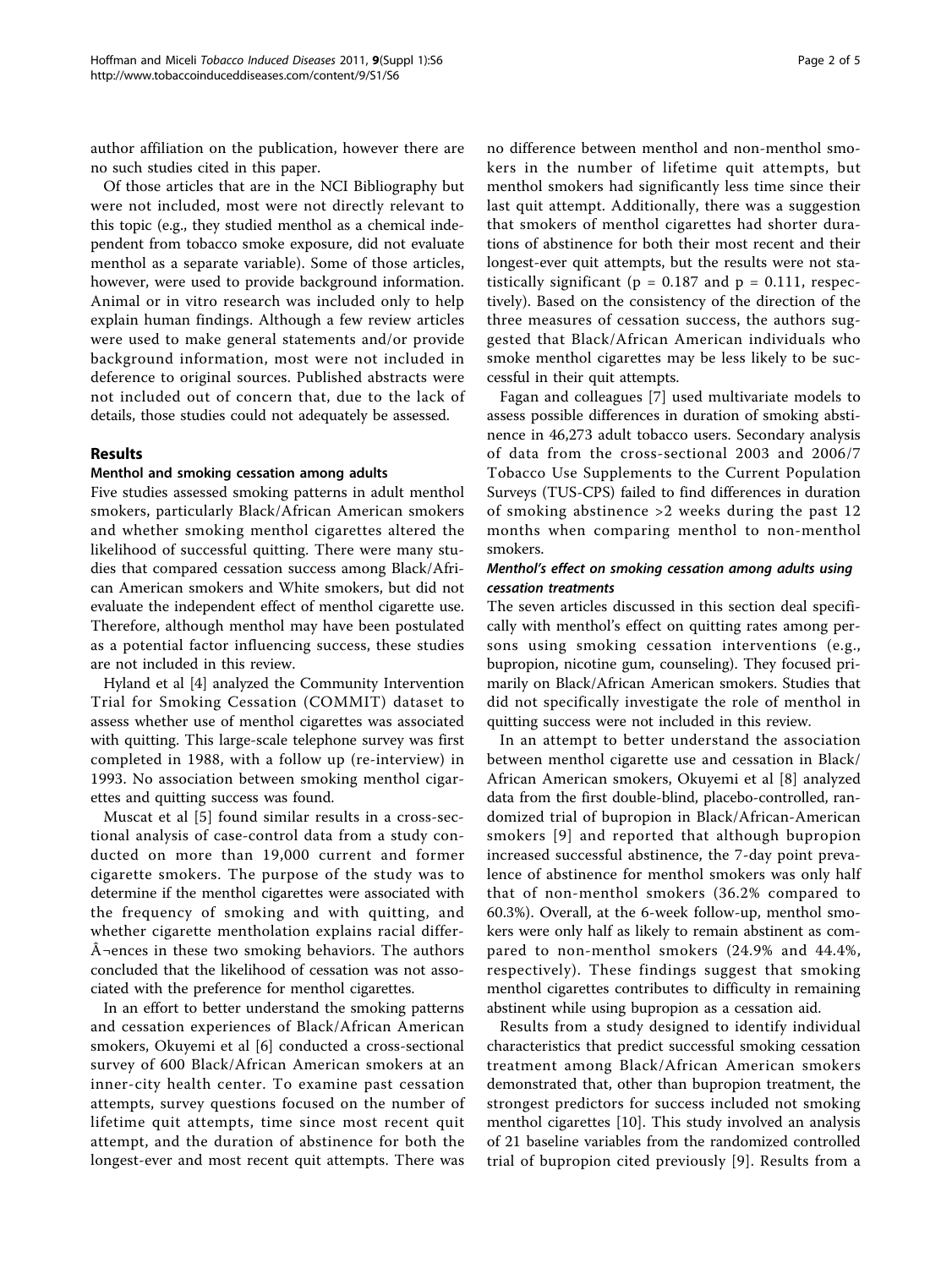univariate analysis demonstrated that fewer Black/African American individuals who smoked menthol cigarettes successfully quit (28.3% vs. 41.54%). According to the authors, this study may have been limited by the fact that the participants were primarily female and middle aged. When paired with Okuyemi et al [\[8\]](#page-4-0), these results support the hypotheses that Black/African American smokers of menthol cigarettes are less likely to be successful in their quit attempts than Black/African American smokers of non-menthol cigarettes.

A cohort analysis of 1,021 patients in a tobacco dependence clinic who were treated with combinations of counseling (individual and/or group) and a range of cessation medications also found that menthol smokers were less successful in quitting than non-menthol smokers. Compared to non-menthol smokers, patients who reported that their current cigarette brand was a menthol cigarette were significantly less likely to be abstinent at 4 weeks (35.4% compared to 52.3%;  $p <$ .00001) and at 26 weeks (24.9% compared to 35.8%; p < .00001). Length of treatment has been shown to be positively correlated with treatment outcomes, with longer treatment times associated with better treatment outcomes. In this study, treatment time was variable; however, analyses regarding possible differences in treatment time for menthol and non-menthol smokers were not reported. Thus, if menthol smokers participated in treatment for a shorter period of time, that may have reduced their relative likelihood of success [[11\]](#page-4-0).

Okuyemi et al [\[12\]](#page-4-0) also reported on the relationship between smoking menthol cigarettes and smoking cessation among Black/African American smokers who smoked fewer than 10 cigarettes per day (CPD) ("light" smokers), using data from a clinical trial that assessed the efficacy of 2 mg nicotine gum versus placebo, and motivational interviewing (MI) versus health education (HE). The 615 light smokers of menthol cigarettes who were enrolled in the trial were evenly distributed across four study groups. The results from this double-blind, placebo-controlled study demonstrated that, similar to the findings of cessation studies involving moderate-toheavy smokers [[8-10\]](#page-4-0), quitting rates at 26 weeks after enrollment were lower for Black/African American light smokers who smoked menthol cigarettes than for Black/ African American light smokers of non-menthol cigarettes. In addition, the effect of menthol cigarette use on cessation was limited to individuals less than 50 years old, which is also consistent with the findings of the previous studies. The authors pointed out that these results were significant because the study not only involved light smokers, but also used different forms of intervention (gum and counseling). They further suggested that because the majority of Black/African American smokers use menthol cigarettes, there is a need for a better understanding of the mechanism behind this lower quit rate.

Female prisoners in a clinical trial studying smoking cessation treatment were given 10 weeks of treatment (group psychotherapy and nicotine replacement therapy) and followed for 12 months [[13\]](#page-4-0). At the 12-month follow-up, there were no significant differences in abstinence rates when menthol smokers were compared to non-menthol smokers. There are a few caveats when interpreting these data, however. Preference for menthol versus non-menthol was assessed during incarceration only and may be different than cigarette preference preincarceration. Additionally, some of the groups were very small (e.g., Black/African American non-menthol smokers,  $n = 3$ ) while others were comparatively large (e.g., Black/African American menthol smokers, n = 121), which may have skewed the results.

# Multi-ethnic differences in smoking cessation among menthol smokers

The seven articles reviewed in this section focus on racial and ethnic differences in smoking cessation and the impact menthol may have on quit attempts.

The Coronary Artery Risk Development in Young Adults (CARDIA) study [[14](#page-4-0)] is a longitudinal study that prospectively measured cumulative exposure to menthol and non-menthol cigarettes and smoking cessation behavior from 1985 to 2000 among 5,115 Black/African American and European American smokers. Although the findings supported the premise that individuals who smoke menthol cigarettes are less likely to try to quit and more likely to relapse than those who smoke nonmenthol cigarettes, these results were not statistically significant.

In two studies, Fu et al [\[15](#page-4-0),[16\]](#page-4-0) examined the effect of menthol cigarette smoking on cessation among a multiethnic sample of smokers who attempted to quit smoking. These studies involved secondary analysis of data from a multisite randomized, controlled trial, and included more than 1,300 participants aged 19 years or older from the Department of Veterans Affairs pharmacy database. Twenty-five percent (343 out of 1,343) of this multi-ethnic sample smoked menthol cigarettes. Results demonstrated no significant association between smoking menthol cigarettes and a lower rate of subsequent cessation from cigarettes. In addition, there were no significant ethnic differences in smoking cessation rates.

Similar results were found in a clinical trial of smoking cessation among female prisoners. Using data from a smoking cessation intervention, Cropsey et al [[13](#page-4-0)] compared White and Black/African-American female prisoners who were participating in a 10-week intervention involving group psychotherapy and the nicotine replacement patch. Although both groups of smokers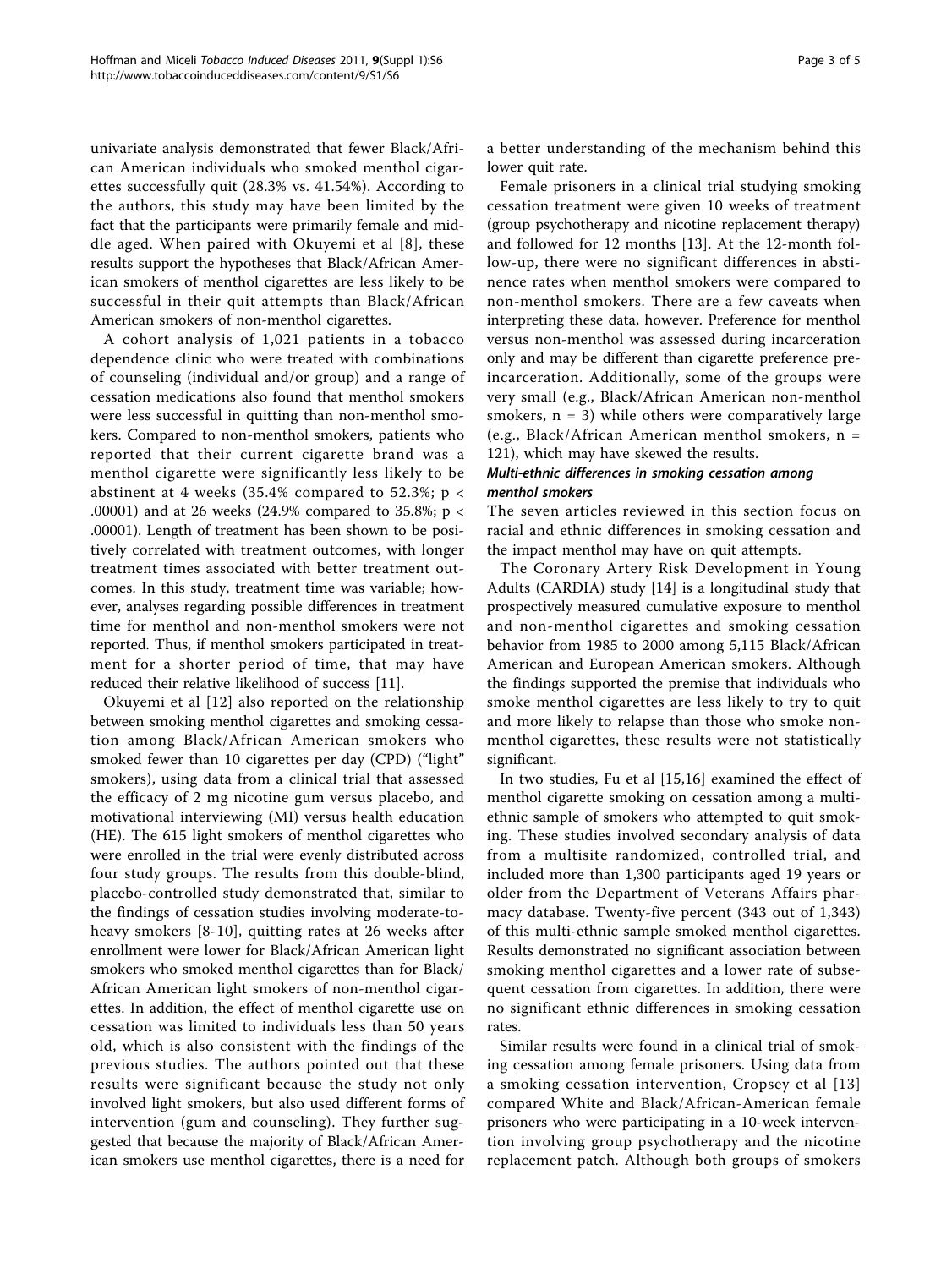benefited from the cessation treatment compared with the untreated control group, over time, the success rate was significantly higher among White smokers compared with Black/African American smokers. Although Black/African American smokers were more than twice as likely as White smokers to smoke menthol cigarettes while incarcerated (80.2% vs. 38.7%), menthol preference was not associated with differences in quit rates. It is important to note that some cell sizes, especially those of Black/African-American non-menthol smokers, are small, and thus caution should be used when interpreting the data. Also, some smokers changed their preference for menthol versus non-menthol cigarettes while in prison, which may have implications for the results.

Gandhi et al [[17](#page-4-0)] conducted a retrospective cohort analysis of 1,688 consecutive patients who attempted to quit smoking using multidisciplinary treatment options. At the 4-week follow-up visit, quit rates among White, Black/African American, and Hispanic/Latino smokers of menthol cigarettes were lower than the quit rates of those in the same racial/ethnic subgroups who smoked non-menthol cigarettes. At the 6-month follow-up visit, quit rates among Black/African American menthol cigarette smokers remained significantly lower than the quit rates of Black/African American smokers of nonmenthol cigarettes, even after controlling for factors associated with cessation. Although there were similar patterns seen in Hispanic smokers, they did not reach statistical significance. At 6 months, there were no differences in cessation success between White menthol and non-menthol smokers.

In a study designed to explore the relationship between race, ethnicity, menthol smoking, and cessation, Gundersen et al [\[3](#page-4-0)] found some support for the hypothesis that smoking menthol cigarettes can result in poorer cessation outcomes, but these results were only found for the non-White population. The authors analyzed data from 7,815 White, Black/African American, and Hispanic/Latino current smokers in the 2005 U.S. National Health Interview Survey who indicated they did not currently use other tobacco products and had made quit attempts. Those who had smoked at least 100 cigarettes but were no longer smoking at the time of data collection were considered former smokers. After controlling for demographic factors and smoking behavior (e.g., CPD), non-White (Black/African American and Hispanic/Latino) menthol smokers were significantly less likely to quit than non-White non-menthol smokers. Interestingly, White menthol smokers were more likely to be former smokers as compared to White non-menthol smokers. In their conclusion, the authors stressed the need for further research designed to understand the mechanisms by which smoking menthol cigarettes impacts cessation and why it may have differing effects among White smokers and non-White smokers.

Using the 2003-2006/7 TUS-CPS dataset, Trinidad and colleagues [[18\]](#page-4-0) examined cross-sectional data from 54,818 former smokers, between 20 and 65 years of age. Using adjusted logistic regression models predicting successful smoking cessation of greater than 6 months, African Americans (OR = 0.23, 95% CI: 0.17–0.31), Asian Americans/Pacific Islanders (OR = 0.22, 95% CI: 0.11–0.45), Hispanics/Latinos (OR =  $0.48$ , 95% CI: 0.34–0.69), and non-Hispanic whites (OR =  $0.28$ , 95% CI:0.25–0.33) who smoked menthol cigarettes were significantly less likely to have quit successfully. Among Native Americans/Alaska Native former smokers, there were no significant differences between menthol and non-menthol former smokers (OR = 0.49, 95% CI:  $0.14 - 1.71$ .

Using data from the cross-sectional 2005 National Health Interview Survey (NHIS), Stahre and colleagues [[19](#page-4-0)] examined data from current (n=6511) and former (n=6774) smokers. After controlling for other factors, multiple regression analysis found a significant difference in the quit ratio for menthol versus non-menthol among African American smokers (34% versus 49%, P < 0.001). The authors conclude that race significantly modifies the effect of menthol cigarette smoking on smoking cessation as measured by the population quit ratio, with African American menthol cigarette smoking being associated with decreased likelihood of smoking cessation.

#### Menthol and smoking cessation among youth

Although many of the studies discussed in this paper alluded to the popularity of menthol cigarettes among young people, there were no research studies that specifically focused on menthol cigarette use and youth cessation outcomes; however, data from the 2002 National Youth Tobacco Survey suggests differences in intent to quit, with adolescent menthol smokers being significantly less likely to report "seriously thinking about quitting" ( $p < .05$ ) [[20](#page-4-0)]. Those who tried to quit, however, were more likely to seek help in quitting, such as using nicotine gum, attending a school program, visiting an Internet cessation site or calling a cessation helpline [[20\]](#page-4-0).

#### Summary/discussion

There were several studies that found no association between adult use of menthol cigarettes and cessation success, including a national survey [[4\]](#page-4-0), a local/regional survey [\[6](#page-4-0)], a longitudinal study [[14\]](#page-4-0) a clinical study [\[13](#page-4-0)], secondary data analysis of a large-scale randomized intervention study [[15](#page-4-0)], and secondary analysis of a large cross-sectional survey [[7\]](#page-4-0). There were also several